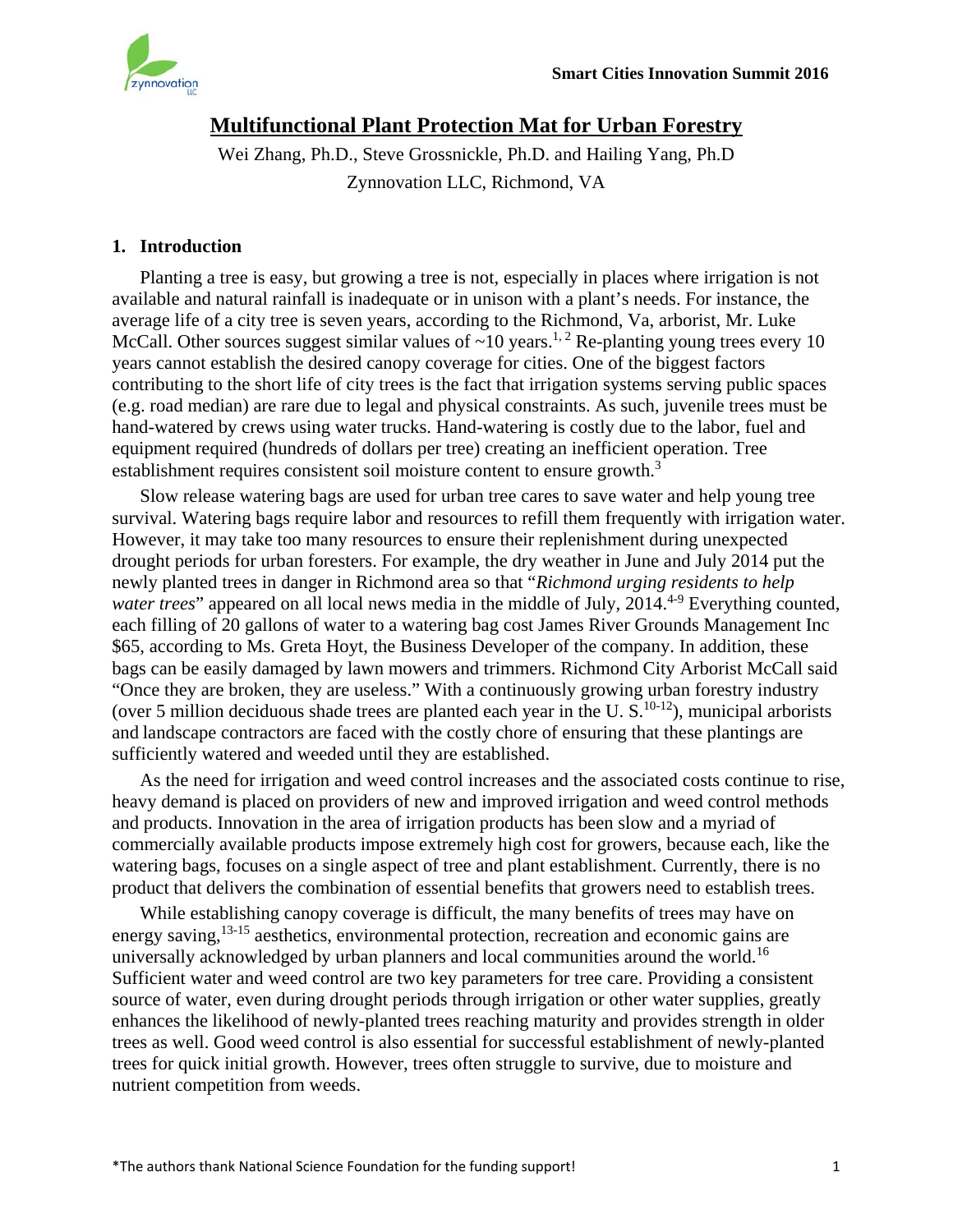

In addition, a CBS news<sup>17</sup> report – "*Lake Mead in Nevada pushed to new low by drought*" – illustrates a serious underlying challenge for establishing and maintaining urban trees, orchards and vineyards: **water scarcity**. A news search of this subject yields hundreds of similar results from mainstream media. Many of these stories focus on how severely the water shortage will affect agriculture producers and the general population alike in the southwest states of the U.S.<sup>18-</sup>  $23$  As pointed out in these reports, water scarcity is an increasing issue for these states. In fact, California may lose 17,000 jobs and \$2.2 billion in 2014 due to drought and water scarcity.<sup>18</sup> Although eastern states do not experience such severe droughts as frequently, seasonal droughts and water shortages are still a reality. For instance, a report titled "*North Carolina–Virginia Conflict: The Lake Gaston Water Transfer*" published in 2007 shows the severity of this problem nationwide.24

According to National Oceanic and Atmospheric Administration, 80% of the U.S. territory suffers at least a seasonal drought annually.<sup>25</sup> Water conservation by using novel irrigation methods must be a keystone to reducing water usage for landscape, which ranges from 40% to 70% of household water usages,  $2<sup>6</sup>$  and almost all the agriculture usage. This is because plant and landscape survivability is directly linked to proper water management by municipalities, businesses, farms, and homeowners.

TreeDiaper $T^{M}$  mat designed and developed by Zynnovation LLC uses the same materials that come from diapers (virgin or recycled). These mats use the SAP found in disposable diapers to hold large amount of water (from precipitation and/or irrigation) and slowly release the water to the soil near the plants. Plastics covers/fabrics with porous texture are used to slow down evaporation of water from the top of the mats. These fabrics also serve as a weed barrier. Tree Diaper™ mat can reduce overall water usage by up to 97% versus commercially available products, while at the same time providing soil erosion control, automatic rainwater storage, weed control, and weather protection. TreeDiaper<sup>TM</sup> is the first and only landscaping irrigation product to combine these benefits into one low-cost package. It promises to promote plant health by reducing dependence on water supply during severe droughts, cut weed control maintenance, and increase survival rates.

# **2. Company**

Zynnovation LLC is focusing on developing environmental technologies, biomedical and materials technologies. Zynnovation was established in 2010 by Hailing Yang, (Ph.D. in Chemistry). Hailing's technical expertise is in the area of polymer recycling, green products, polymer chemistry and physics, adhesives, and polymer processing. Zynnovation utilized the facilities at The Analytics Corporation, Ashland, VA for research and development.

Dr. Yang has designed and invented a novel **patent-pending (US20140230322**) Weed Control and Moisture Conservation (WCMC) tree mat, which is marketed as Treediaper<sup>TM</sup>. The Treediaper prototypes have been tested in multiple commercial applications such as municipal landscaping and nursery production in greater Richmond regions. These field testing activities were partially funded by an NSF SBIR award (July-December 2013) and partially by Founders' contributions.

# **3. Research Outcomes**

TreeDiaper $T<sup>TM</sup>$  mats were fabricated and evaluated for performances under various conditions. Controlled environment trials and field tests, on multiple sites, were carried out in greenhouses and in road medians, parks, landscaping grounds, vineyards, and nurseries. Field tests are still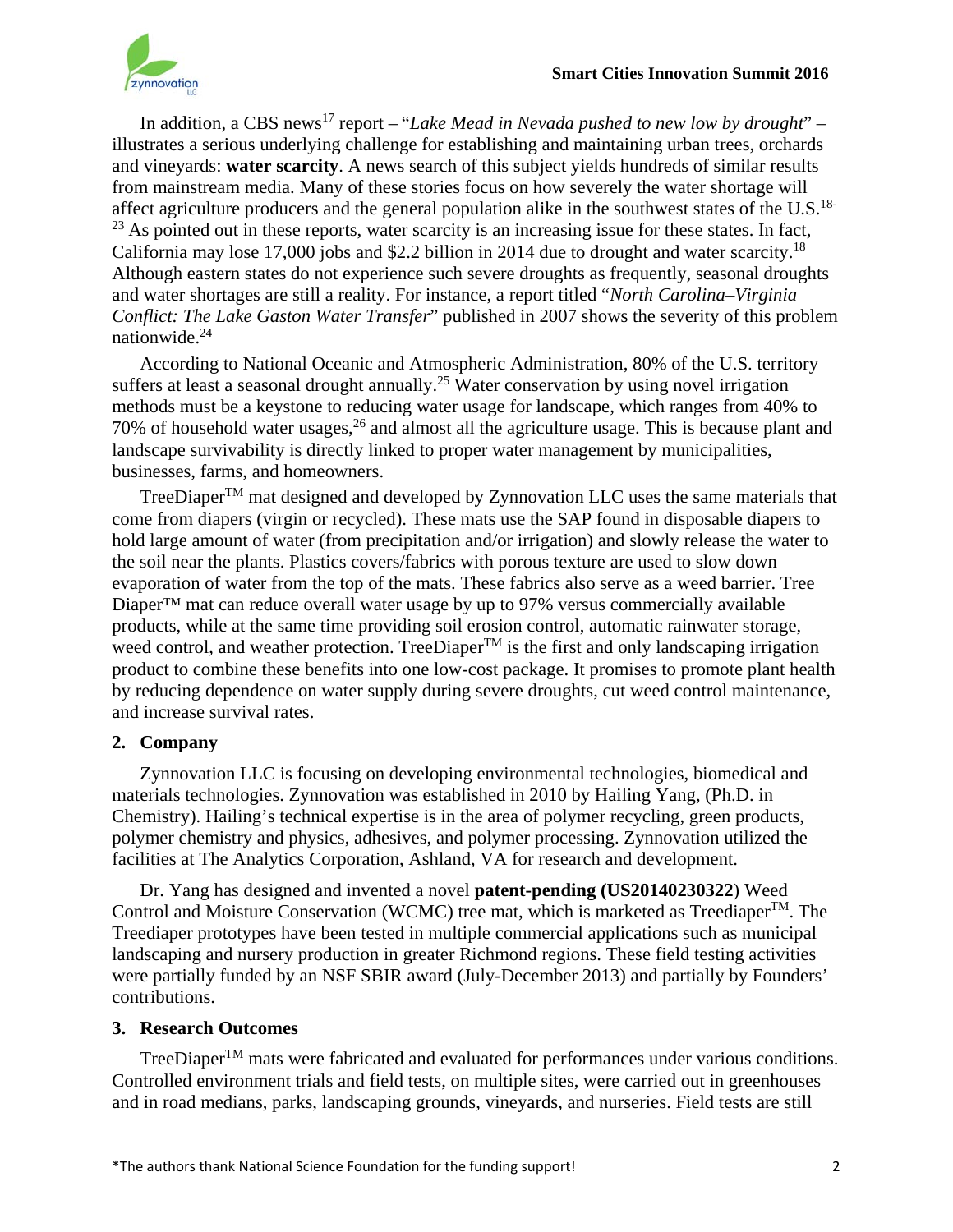

underway in central Virginia. The results show that the first generation of TreeDiaper<sup>TM</sup> mats can suppress weed control and alleviate planting stress of trees, especially in drought conditions. TreeDiaper<sup>TM</sup> mats have high potential for commercialization for reducing water usage, labor and other maintenance costs while increasing survival rate of trees for urban forest management, park and recreation, and forest restoration.

### *A. Water distribution test.* This

experiment was setup during the highest temperature period of the year in August 2013. It was designed to answer a few questions from two potential customers and our plant specialist: "does the water go down to the soil?", "how fast?", and "how much?". Potting soil was placed into flower pots that were under a rain exclusion shelter. The initial relative soil moisture was about 3-4 (on a scale from 1-10 with 1 being very dry and 10 being soaked). Prototype  $TreeDigner^{\overline{TM}}$  (WCMC) mats with about 15 lbs absorbed water were placed on the top of potting soil. Soil moisture levels were



measured at 4-inch deep for 6 weeks. The weight of the TreeDiaperTM(WCMC) mat and the total weight of pot plus mat were recorded.

The results are shown in Figure 1. It took 3 days for the soil moisture of 4 inches below surface rise from 3 to 6. Then in the following 40 days, the soil moisture was observed at a rather high level (6-8). Weight loss of mat was larger than the total weight loss initially; indicating water enters soil at the same time it evaporates from the mats and the potting soil. But the potting

soil has a net gain in water. After 25 days, the total weight loss is larger than weight loss of the TreeDiaper $^{TM}$ mat. This suggests that the water in the mat became less available and there was more moisture evaporation than it obtained from the mat. At this point, more than half of the TreeDiaperTM (WCMC) mat's absorbency capacity became available for compensation of evaporation or movement down into the soil.

*B Exposure to drought in sandy soil.*  Sandy soil is known to have poor water retention property and usually



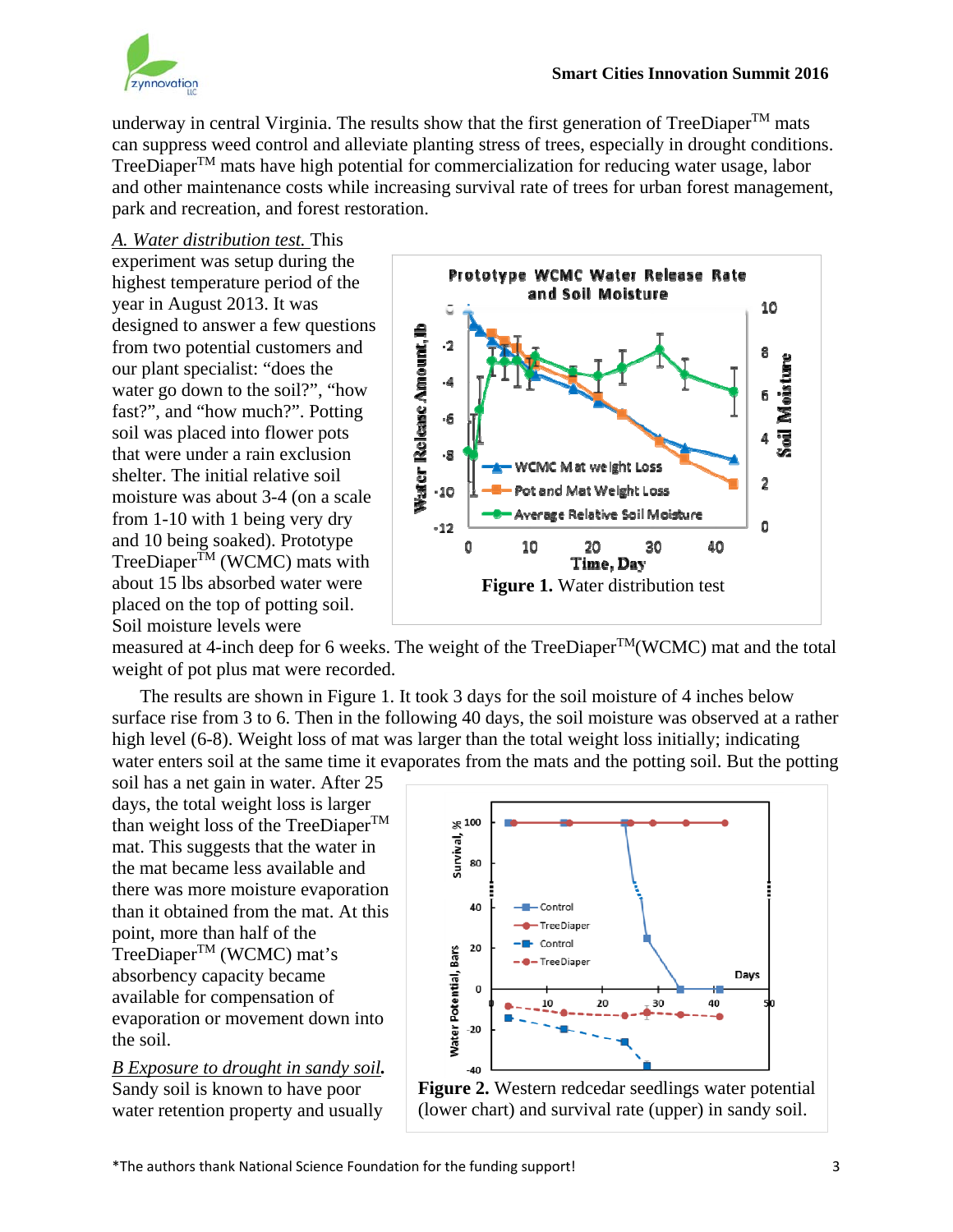

more frequent watering is required for planting. This experiment was defined whether the WCMC mat provides water retention and release that are necessary for seedlings being exposed to drought in sandy soils. In this bioassay, the Control condition is seedlings without WCMC mats. Each group of eight seedlings was exposed an extended drought cycle.

The results show (Figure 2) that the seedlings in control group had much lower water potential (i.e. higher water stress) than that in WCMC group. This suggests the poor water retention capability in sandy soil exposed the Control seedlings to extreme drought conditions. Six out of eight seedlings died before 26 days and none survived for 34 days. The seedlings in two TreeDiaper (WCMC) groups all survived the trial period. The Control group had minimal height growth and no diameter growth and no root growth during the dry down treatment. The WCMC group had root growth throughout the soil profile that helped the seedling survive the experiment period. A larger-sized and more sophisticated experiment is needed to be conclusive, but it is clear from this trial that WCMC mats can provide protections for trees against severe drought.

*C. Field trials*. During the Phase I period, several field trials were setup in a nursery farm, public parks and road median in the greater Richmond area of Virginia. All of these field trials are still on-going.

*Urban Forestry (Richmond, VA)* The Urban Forestry department of the City of Richmond, VA is mandated to plant more than 2,000 trees every year. External contractors are hired to plant these trees but the department does maintenances including watering, de-weeding, pruning, and

removing dead trees. They use watering bags for every newly planted trees, and they are supposed to keep watering them for two to three years. The department has ten 200-gallon tanks on 6 diesel trucks (gas mileage: 15 MPG). A full tank of water allows them to water 10 trees. Then the trucks have to return to the station for refilling. Average round trip back to watering site takes 15 miles and 40 minutes. So each day one truck plus two crew members can water 80 trees. Consider equipment service time and other duties



**Figure 3.** Soil moisture of TreeDiaper mats compared to watering bags in the road median of Jefferson Davis Hwy, Richmond VA.

of the trucks and crew members, watering all first year trees as frequent as needed is impossible, let alone the second and third year trees. Actually, the city Arborist, Mr. Luke McCall told us that he has difficulties just to water them once a month, while the requirement to use watering bags is to refill at least once per week.

Zynnovation installed 20 TreeDiaper<sup>TM</sup> mats in the road median of Jefferson Davis Highway in August 2013. Luke's team manages more than 200 newly planted trees and shrubs on this site.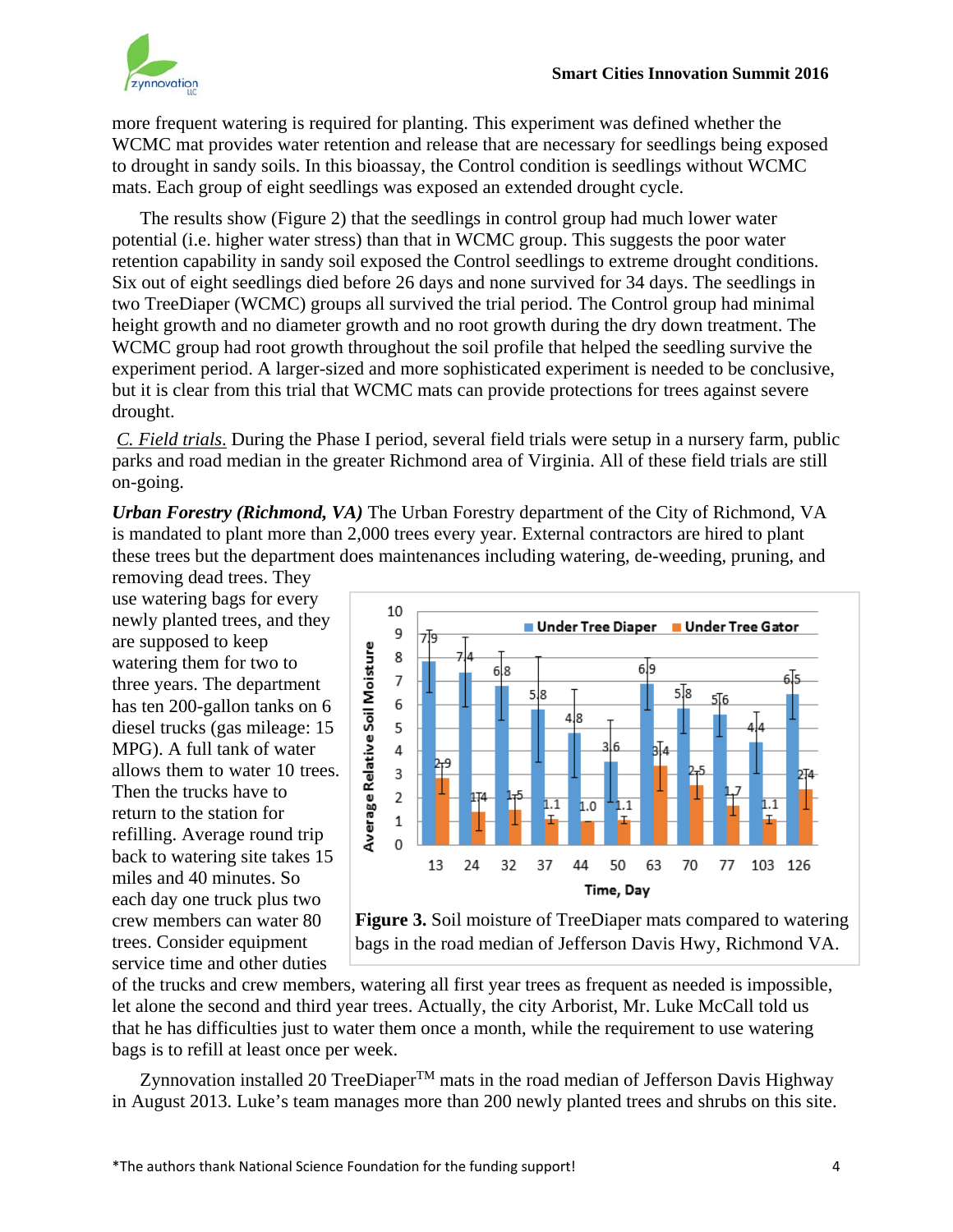

Before the installment of TreeDiaper<sup>TM</sup> mats, all had been installed with watering bags. Figure 3 shows the soil moisture level under TreeDiaper<sup>TM</sup> compared to that under watering bags (randomly selected from nearby trees). For most of time in an unusually wet summer with a late drought, soil moisture level under TreeDiaper<sup>TM</sup> was from 4 to 8, which was most suitable for most plants to grow. It was at least 2 times higher than that under watering bags. Soil moisture data from two field tests set up in the parks of Hanover County agrees with the data shown in Figure 3.

In a seasonal drought in City of Richmond in June-July 2014, the performance of TreeDiaper<sup>TM</sup> after 11 month was demonstrated with a "**live** *vs* **dead**" comparison (Figure 4) against the City's standard operations. Trees installed with TreeDiapers are all green and strong, while trees installed



**Figure 4.** Performance comparison of TreeDiaper mats (upper) compared to watering bags (lower) in the road median of Jefferson Davis Hwy, Richmond VA. Pictures were taken on July  $18<sup>th</sup>$ , 2014 during a seasonal drought.

with watering bags (removed early in 2014) are all dead.

The other problem Mr. McCall has with the watering bags is that they can be easily damaged by lawn mowers and trimmers. The broken bags are no longer effective since they lose the slow release function. After  $TreeDiaper^{TM}$  mats were installed, the same issue was quickly brought to our attention as some of them were broken. Intended to observe how these damaged TreeDiaper $T<sup>M</sup>$  mats perform, they were not replaced. Some SAP materials came out of the mats, but the majority SAP remained in mats to perform the designed function: catch and slow release precipitations as well as suppress weed growth. Water evaporation from the damaged sections was visually observed to be faster, while weed control was not apparently affected.

*Urban Orchard (Chesterfield, VA)* In June 2013, the grounds supervisor of Chesterfield County, Virginia, Ms. Stacey Arnold started an urban orchard project for demonstration and recreation purpose for the county residents. Zynnovation had a chance to install 10 TreeDiaper<sup>TM</sup> mats for half of the fruit trees while watering bags were used for the other 10 trees. The selection of tree species was done before Zynnovation was involved in this project and it included a variety of different fruit trees. Although it cannot be considered as a scientifically sound experimental design of experiment, it was a chance to test TreeDiaper<sup>™</sup> mats on different fruit trees. Fruit tree care is one of the markets Zynnovation intends to penetrate. Ms. Arnold and her staff were on schedule in filling the watering bags whenever there was less than one inch rain during a 7-day period. TreeDiaper<sup>™</sup> mats were not watered throughout the year in 2013. Despite their diligence, the average relative soil moisture level under TreeDiaper<sup>TM</sup> mats (~7.7) was still higher than that under Watering bags  $(-7.5)$ .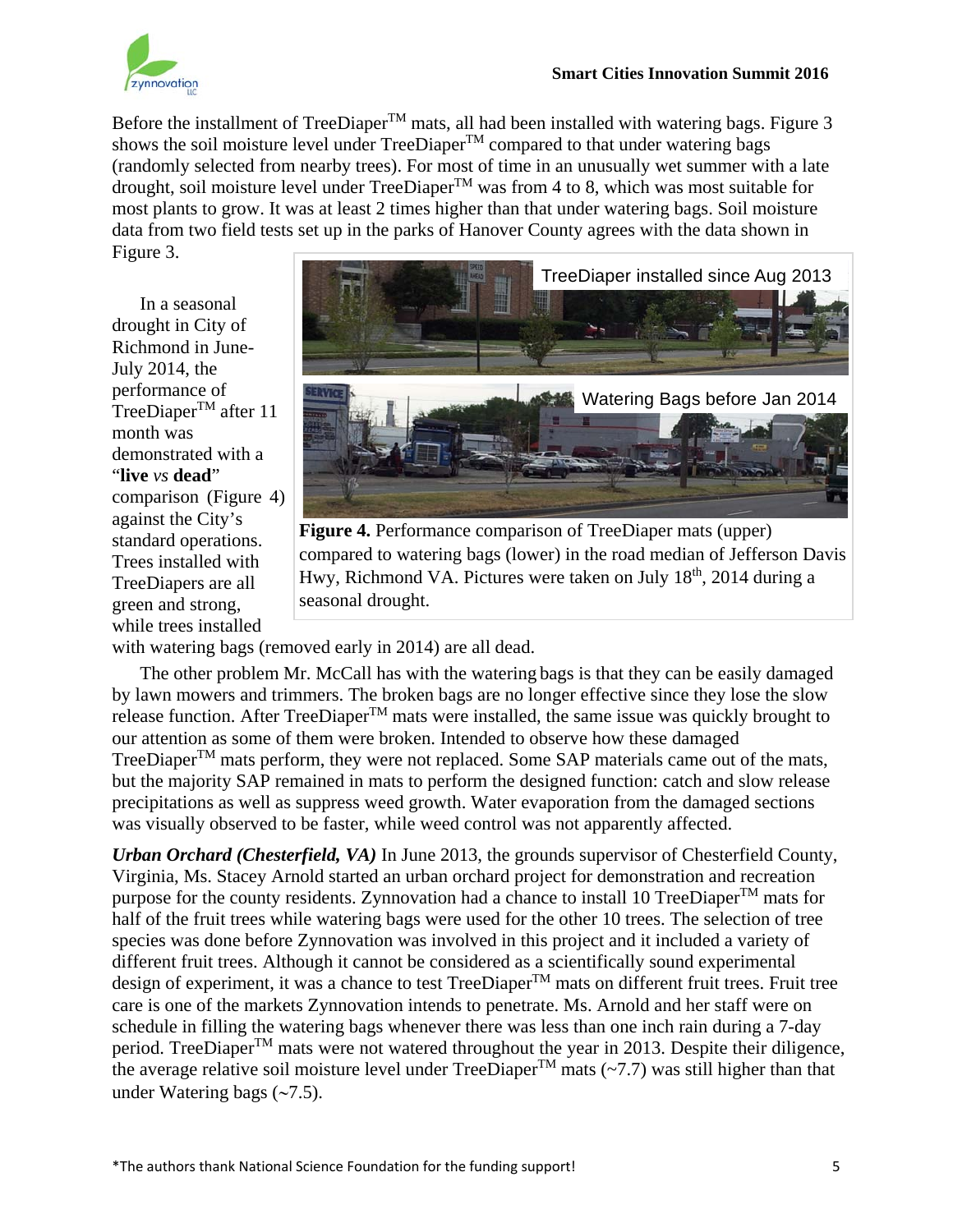

With the accurate watering record and the precipitation record from weather.org, we could calculated the amount of water received by each tree. Watering bags were manually filled 4 times with total of 60 gallons for each tree. From June to December, 2013, Treediaper<sup>TM</sup> mats

received total of 26 inches of rain since they were planted, this corresponds to 50 gallons during this period using 24 inch diameter mat and 4-inch diameter tree hole. We assume all the rain water were collected and stored since runoff could not be estimated. Because the cone shape (estimated diameter at bottom is 12 inches) of watering bags, rain drops are excluded from entering underneath soil. The total excluded rain water is estimated to be 11 gallons of rain water per tree. The accumulative water amount available for each tree is shown in Figure 5. Although the numbers are not supported by actual measurements, the total



**Figure 5.** The accumulated rain water collected by TreeDiaper mats, irrigation water and rain water shielded by watering bags per tree in the Urban Orchard field test (rain record obtained from weather.org for zip code 23832)

water amounts are about same at the end of the 180 days period. It is in good agreement with the soil moisture level measurements. A few things might have been missed in the calculation: runoff rainwater from TreeDiaper $T_M$  mats, runoff irrigation water from watering bags, and rainwater flows into the area covered by watering bags. Better estimation could be derived by including the measurement of runoff water amount.



Sprayed weed killer

**Figure 6.** The weed control effects on local nursery farms

*D. Weed Management.* The overall weed control results of our Treediapers are very good. First, the fabrics used to make the prototypes are commercially available weed barrier fabrics. Second, the swelled SAP secures the WCMC mat on the ground so that air and sunlight cannot reach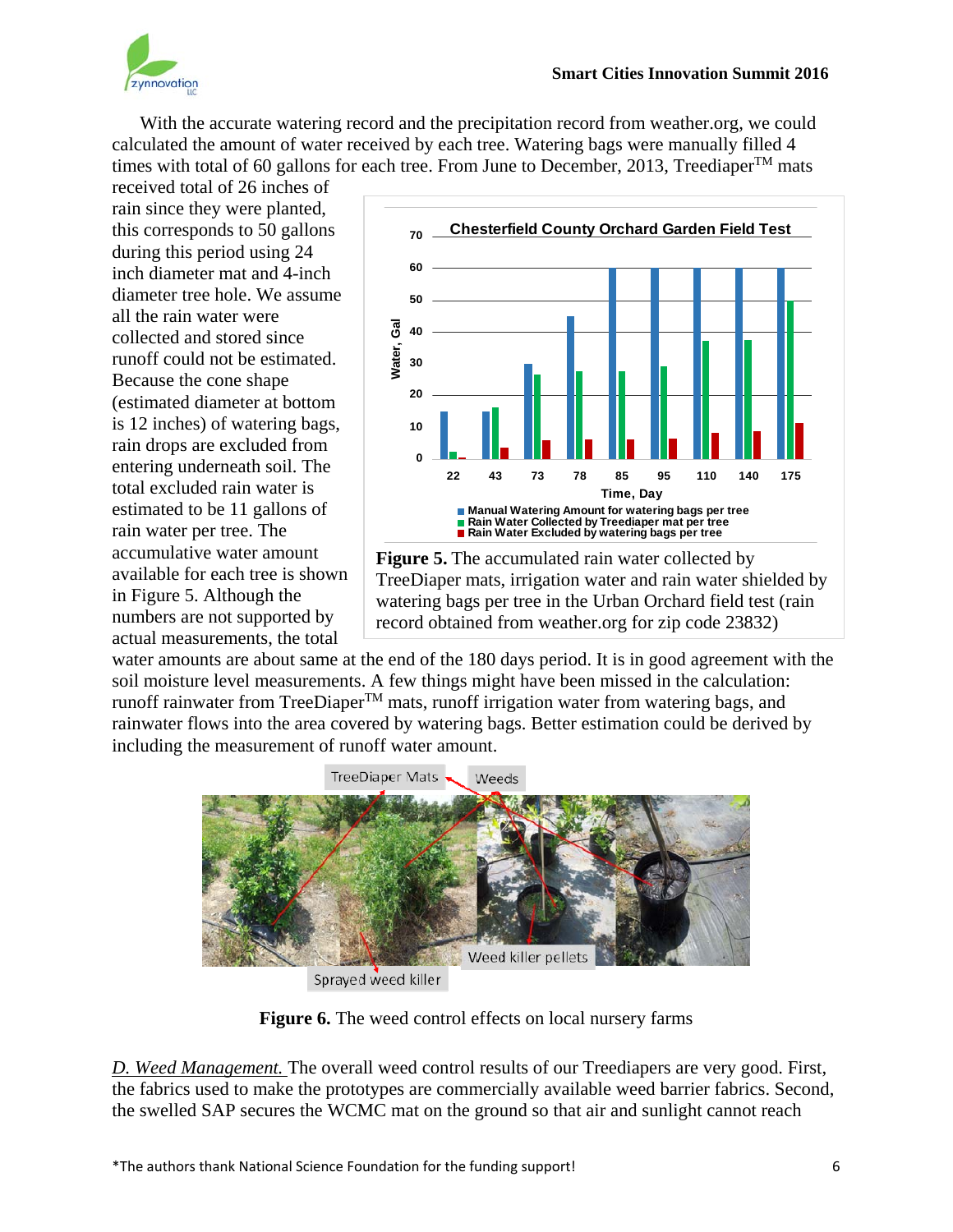

weeds, which would die without photosynthesis. The weight of mats also provides extra pressure to prevent grass penetrating, which happens to single layer of weed fabrics. Figure 6 shows

comparison of weed control effect on local nursery field and pot farms.

#### *E. Soil Temperature*

*Measurement.* During a field trip to one testing site in October 2013, researchers noticed a big temperature difference above and under the TreeDiaper mats. A literature review on the temperature effects on root



growth as well as plants winter protection showed that  $5\text{-}30\text{ °C}$  is the temperature range for root growth for most plants on this planet. Therefore, an experiment was designed to measure soil temperatures during winter 2013. Soil temperatures were measured in the road median of Jefferson Davis Highway in City of Richmond from January to February of 2014. Sensors were buried 3" below soil surface. In Figure 7, daily mean or high temperatures (weather.org), air temperature on site when measurements were done (some were taken in early morning when

temperature was close to the min temperature of the specific day), soil temperature under TreeDiaper<sup>TM</sup> mats and watering bags are reported. The results showed that the soil temperature under  $TreeDiaper^{TM}$  mats remained around 5 °C in one of the coldest days in January, while the temperature under watering bags was about 1-2 °C. For a continuous cold period, the results showed the soil



**Figure 8.** Soil temperatures (3" below soil surface) in the parks of Poor Farm and Taylor in Hanover County in June and July 2014.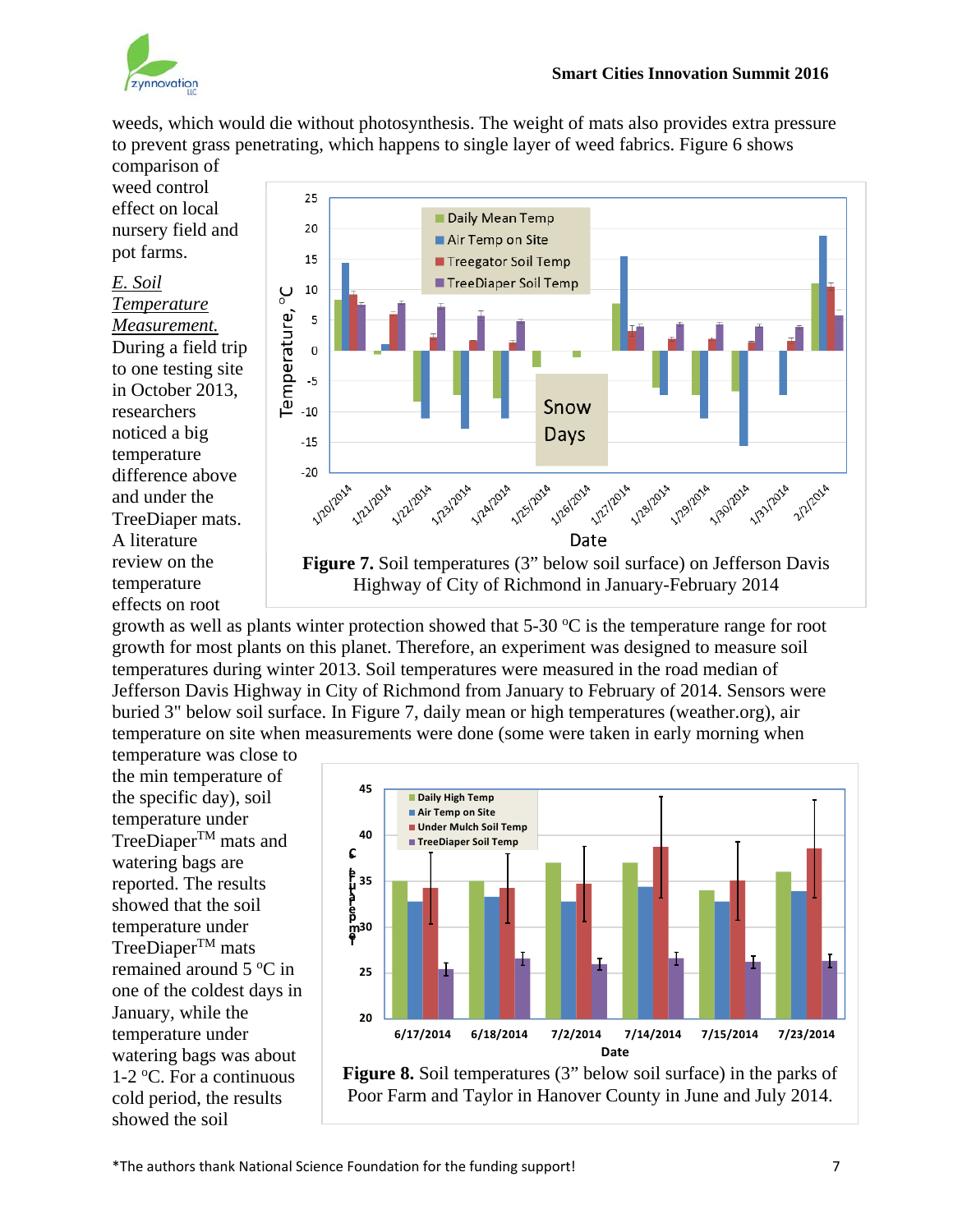

temperature under Treediaper<sup>TM</sup> mats were also 3-5 °C higher than that under watering bags.

In some of the warm days of winter (i.e. February 2, 2014), the temperature under TreeDiaper<sup>TM</sup> mats was lower than the temperature that under watering bags. This indicates that in the very hot summer days, soil temperature under  $TreeDiaper^{TM}$  mats will be lower than that under watering bags to offer hot weather protection for trees. A summer intern student from VCU was recruited to perform the summer temperature experiment. However, temperature data could not be collected in the road median of the City of Richmond because of vandalization of temperature sensors. Therefore, temperatures were only collected from the two parks in Hanover County in the days with high temperature above 90 F ( $32^{\circ}$ C). Data is shown in Figure 8. In the hottest days, the soil temperature under TreeDiaper was lower than 27 °C. Much higher average temperatures, 34-38  $\rm{°C}$  (as high as 45  $\rm{°C}$ ), were recorded for trees covered with mulch only. The direct sun exposure does contribute much to the soil temperature.

### *F. Environmental*

*Impacts.* To check if there was contaminations from the mats, water samples were collected from runoff water from WCMC mats and soil samples were collected from under mats. Water samples were tested for the routine of chemicals (water pH,

| <b>Table 1.</b> Analytical results for leaching water samples |                                  |                                              |                                                |  |  |
|---------------------------------------------------------------|----------------------------------|----------------------------------------------|------------------------------------------------|--|--|
| Leaching water sample                                         | <b>New</b><br><b>WCMC</b><br>Mat | <b>WCMC</b> Mat on<br>field for 10<br>months | <b>Partially</b><br><b>Decomposed</b><br>Mulch |  |  |
| Cyanuric acid, ppm                                            |                                  |                                              |                                                |  |  |
| pH                                                            | $6.8 - 7.2$                      | $6.5 - 6.8$                                  |                                                |  |  |
| Total Alkalinity, ppm                                         | 100                              | 80                                           |                                                |  |  |
| Free Chlorine, ppm                                            | $\theta$                         | $\Omega$                                     |                                                |  |  |
| Total Hardness, ppm                                           | 50                               | 50                                           |                                                |  |  |
| Total Chlorine/Bromine, ppm                                   | $\theta$                         | 0                                            |                                                |  |  |
| Total Organic Carbon, mg/L                                    | 111                              | 515                                          | 779                                            |  |  |

hardness, Pb, N) and total carbon amount (TOC). Results are shown in Table 1. Soil tests included the routine chemicals (analysis for soil pH, P, K, Ca, Mg. Zn. Mn, Cu, Fe and B), organic matter, and soluble salts (pesticides and fertilizer), as shown in Table 2. Nothing

abnormal was found. The results also show that the mats did not take up any nutrients from soil that would be essential for trees.

#### **4. Commercial Impacts**

Tree Diaper is an advanced plant hydration system. It is the first and only landscaping product to combine the functions of slow release irrigation that automatically

| <b>Table 2.</b> Soil sample tests results |                        |            |                                              |     |                       |                                              |             |  |
|-------------------------------------------|------------------------|------------|----------------------------------------------|-----|-----------------------|----------------------------------------------|-------------|--|
| <b>Analysis results</b>                   |                        | Soil<br>pH | Soluble<br>Est.-<br>$CEC$ ,%<br><b>Salts</b> |     | Organic<br>Matters, % | <b>Micronutrients</b><br>(Zn, Mn, Cu,<br>Fe) |             |  |
| Chesterfield                              | Site<br>1              | $\Omega$   | 7.6                                          | Low | 4.2                   | 2.3                                          | <b>SUFF</b> |  |
|                                           |                        | 10         | 7.3                                          | Low | 7.2                   | 3.5                                          | <b>SUFF</b> |  |
| Richmond                                  | Site                   | $\Omega$   | 6.5                                          | N/A | 5.8                   | N/A                                          | <b>SUFF</b> |  |
|                                           |                        | 8          | 7.3                                          | Low | 6.8                   | 6.7                                          | <b>SUFF</b> |  |
|                                           | Site<br>$\overline{c}$ | $\Omega$   | 6.4                                          | N/A | 5.3                   | N/A                                          | <b>SUFF</b> |  |
|                                           |                        | 8          | 6.8                                          | Low | 5.7                   | 2.9                                          | <b>SUFF</b> |  |
| Colesville                                | Site<br>1              | $\Omega$   | 6.8                                          | Low | 6.8                   | 4.9                                          | <b>SUFF</b> |  |
|                                           |                        | 6          | 6.6                                          | Low | 7.3                   | 4.6                                          | <b>SUFF</b> |  |
| Hanover                                   | Site<br>1              | $\Omega$   | 5.4                                          | Low | 4.9                   | 3.1                                          | <b>SUFF</b> |  |
|                                           |                        | 9          | 5.8                                          | Low | 3.6                   | 2.9                                          | <b>SUFF</b> |  |
|                                           | Site<br>$\overline{2}$ | $\Omega$   | 6.6                                          | Low | 7.2                   | 4.4                                          | <b>SUFF</b> |  |
|                                           |                        | 6          | 6.6                                          | Low | 9.2                   | 14.4                                         | <b>SUFF</b> |  |
|                                           | Site<br>3              | $\Omega$   | 5.7                                          | Low | 3.5                   | 2.4                                          | <b>SUFF</b> |  |
|                                           |                        | 6          | 6.9                                          | Low | 6.6                   | 5.9                                          | <b>SUFF</b> |  |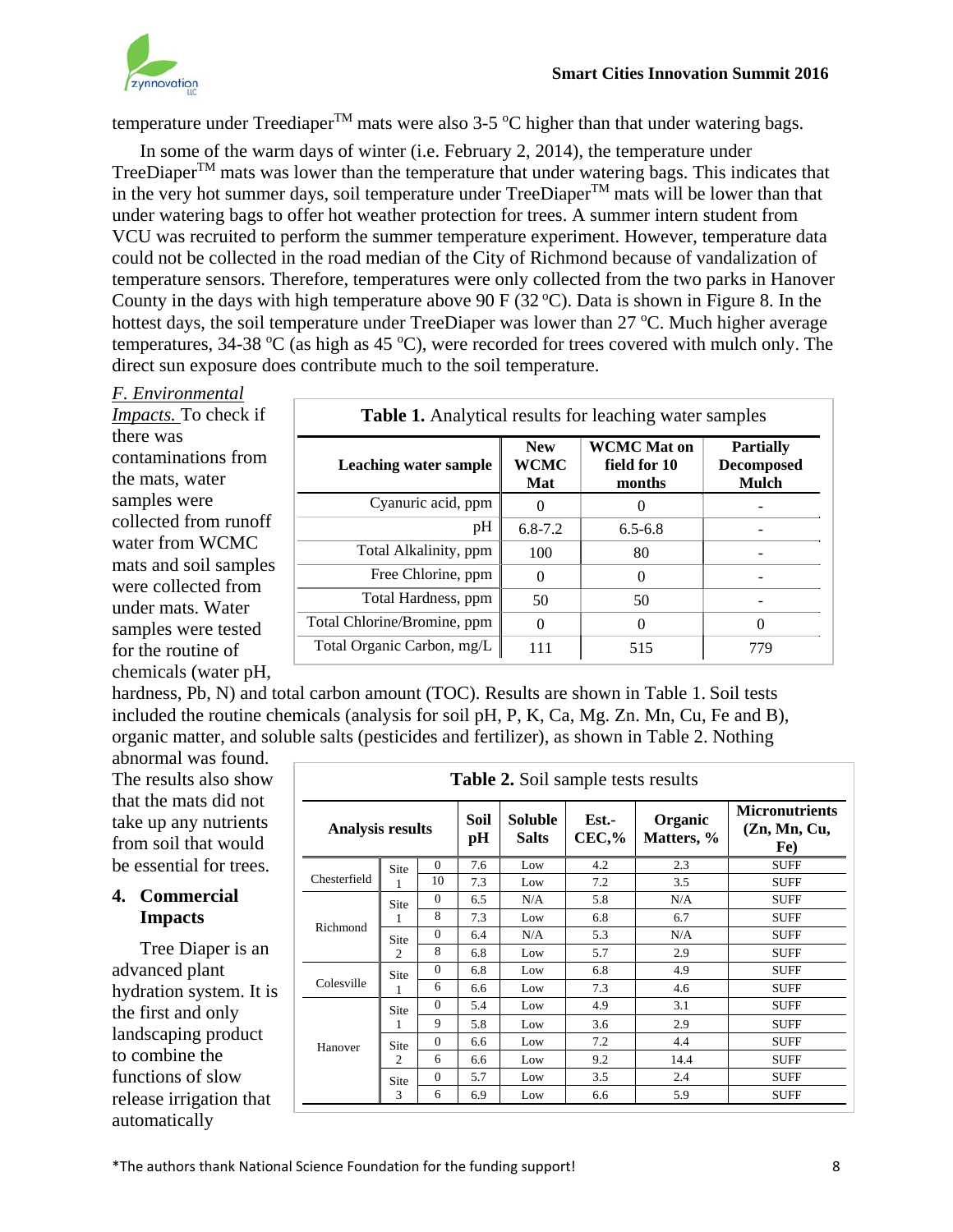

recharges during rain storms. It also provides weed control and insulates the root structure from temperature extremes. All these features are incorporated into this one, low cost package that is like an insurance policy for the survival of young trees or plants. This product can serve the needs of urban foresters, nursery/greenhouse owners, orchard and vineyard growers and backyard gardeners.

Commercially available slow release watering bags such as Tree Gator<sup>®</sup>, Arbor Rain<sup>TM</sup>, Hippo Bag<sup>TM</sup>, and Ooze Tube<sup>®</sup> are also used for tree care. The use of these products saves water and helps the survival of young trees. But they also require labor and resources to refill periodically. It is very costly to bring water to hard-to-reach areas and perform maintenances. Arborists have been looking for a product that can eliminate the need of watering and maintenance for trees in these areas.

TreeDiaper<sup>TM</sup> was designed to have at least two functions in weed control and slow irrigation. The rain collection feature dramatically reduced water usage. In regions that have only seasonal droughts like Central Virginia, irrigation can be eliminated. The water-filled TreeDiaper<sup>TM</sup> mats also effectively control weed growth because it blocks sunlight and oxygen. The wholesale and retail prices of competitive products like Tree Gator®, Arbor Rain<sup>TM</sup>, Hippo Bag<sup>TM</sup>, Ooze Tube<sup>®</sup> are roughly same in the range from \$16 to \$25 for a 15-gallon bag. They do not have weed control functions. Mulch and weed control rings are either made from recycled tire rubber or natural fibers with retail prices  $\sim$  \$20 each for 3' diameter ones. They do not offer more functions than conventional wood chip mulching except that they may last longer.



**Figure 9.** Competitive products are compared with TreeDiaper on purchase / maintain costs (left, Logarithmic Scale) and water usage (right) for each newly planted trees during the first 3 years

For conventional tree planting using wood chips mulching, watering twice a week with roughly 40 gallons each time is the professional standard. For slow release watering bags, the specified watering frequency is also very similar at once a week, which takes about ~20 gallons of water each time. TreeDiaper mats only require irrigation once per month only if there is less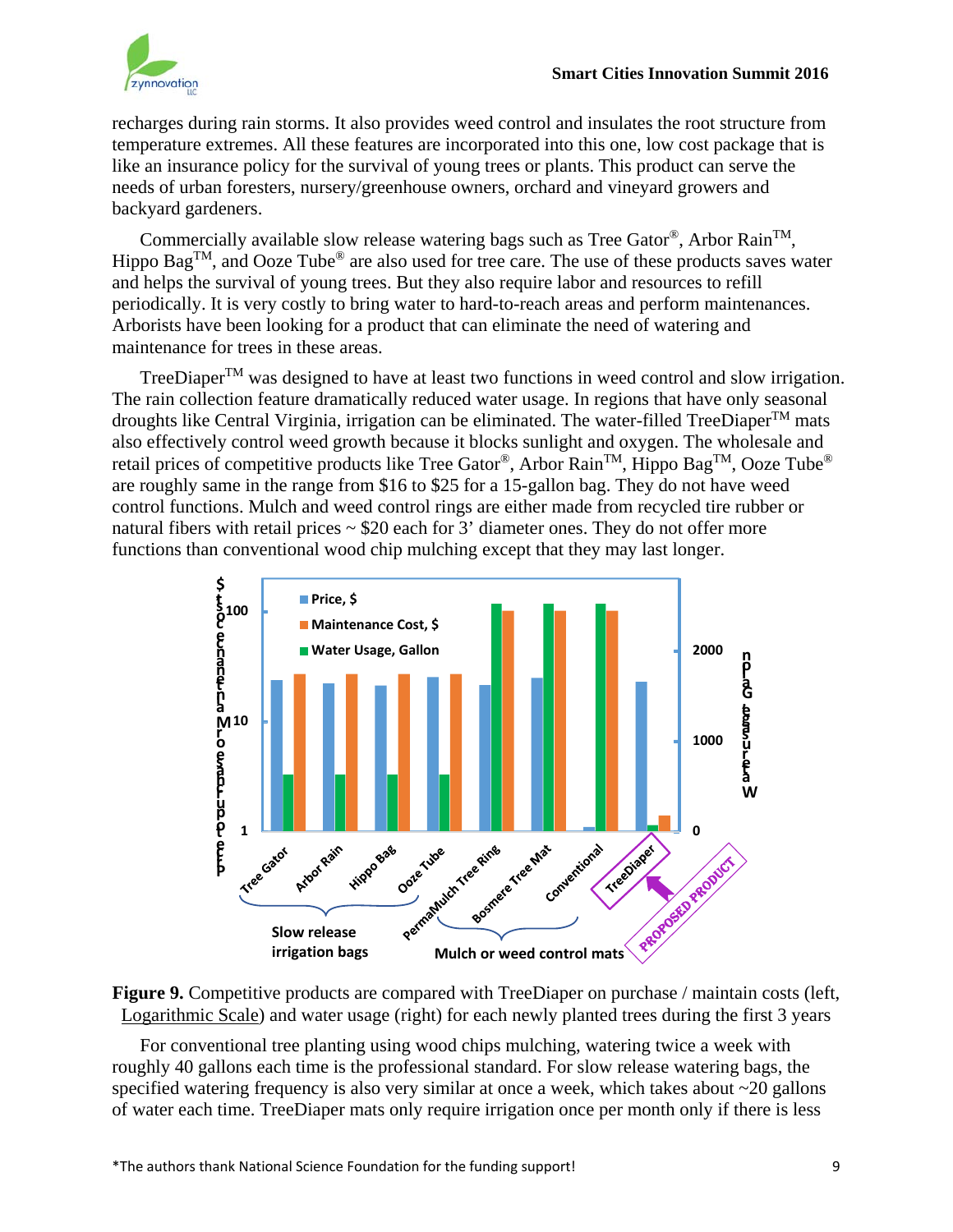

than 2 inches of rain during that period. Cost analysis revealed significant saving on water usage and maintenance cost. The maintenance cost includes labor for watering and weed control, water, herbicides, transportation, and other materials / supplies. TreeDiaper can save up to 97% of water usage compared to wood mulches and conventional watering method and up to 90% water over the slow release watering bags. A maintenance cost saving of 95% can be realized. The performance of the prototypes are superior to competitors' products in both water conservation and weed control, as illustrated in Figure 9 and Table 4.

| <b>Competing</b><br><b>Products</b> | % Water<br><b>Savings</b> | <b>Weed</b><br><b>Control</b> | <b>Accept &amp;</b><br><b>Store</b><br><b>Rainwater</b> | <b>Recycled</b><br><b>Component Protection</b><br>$\mathbf{s}$ | Weather        | <b>Soil Erosion % Cost</b><br><b>Control</b> | Saving <sup>(b)</sup> |
|-------------------------------------|---------------------------|-------------------------------|---------------------------------------------------------|----------------------------------------------------------------|----------------|----------------------------------------------|-----------------------|
| Mulch                               | 0                         | Neutral                       | Neutral                                                 | <b>Green Waste</b>                                             | Neutral        | Neutral                                      | $\Omega$              |
| <b>Tree Gator</b>                   | 75                        | Negative                      | N <sub>O</sub>                                          | None                                                           | N <sub>0</sub> | N <sub>o</sub>                               | 73                    |
| Arbor Rain,                         | 75                        | Negative                      | N <sub>O</sub>                                          | None                                                           | N <sub>o</sub> | N <sub>o</sub>                               | 73                    |
| Ooze Tube                           | 75                        | Negative                      | N <sub>O</sub>                                          | None                                                           | N <sub>0</sub> | N <sub>o</sub>                               | 73                    |
| <b>Rubber Mat</b>                   | $\Omega$                  | Positive                      | N <sub>O</sub>                                          | Tire                                                           | Neutral        | Yes                                          |                       |
| Coco Fiber                          | 0                         | Neutral                       | N <sub>O</sub>                                          | N/A                                                            | Neutral        | Yes                                          | 0                     |
| Mat                                 |                           |                               |                                                         |                                                                |                |                                              |                       |
| <b>TreeDiaper</b>                   | 97                        | <b>Positive</b>               | <b>YES</b>                                              | <b>Diaper</b>                                                  | Yes            | <b>Yes</b>                                   | 99                    |

#### **Table 4.** Comparison of current innovation with competitons<sup>(a)</sup>

(a) The products are compared to mulch with conventional watering and weed control.

(b) Cost saving on maintenance including labor and materials for watering and de-weeding.

With WCMC mat, urban foresters can reduce cost and expand tree canopy coverage while staying within shrinking budgets of many local governments. The WCMC mats are proven to increase the survival rates of trees during severe droughts with less or no irrigations. Costs for tree planting and after-planting care can be dramatically lower. It will also significantly improve potential tree survival by increased moisture level in the soil near root systems. It will benefit US agriculture products and reforestation programs, as well as help conserve global forest and water resources. Owners of land, household, orchards, vineyards, and nurseries can benefit from increased survival and growth rate and reduced irrigation / weed control cost.

### **Reference Cited:**

1. Akbari, H., Kurn, D.M., Bretz, S.E., and Hanford, J.W. Energy and Buildings. 1997;25 (2):139-48.

2. Huang YJ, Akbari H, Taha H, Proceedings of the ASHRAE Winter Conference; 1990; Atlanta, GA.

3. Kurn DM, Bretz SE, Huang B, Akbari H. The potential for reducing urban air temperatures and energy.

4. Trees in cities [2014 3/5] fhm.fs.fed.us/pubs/fhncs/chapter1/trees\_in\_cities.htm.

5. The Value of Urban Trees [2014 3/5] www.dnr.state.md.us/forests/healthreport/urban.html.

6. Escobedo, F., and Sietz, J., "The costs of managing an urban forest". http://edis.ifas.ufl.edu/fr279

7. http://www.agmrc.org/commodities\_\_products/forestry/nursery-trees-profile/ (August 16 2013).

8. http://quickstats.nass.usda.gov/results/52648D79-A0C7-3288-8E53-F9B4F8FEA84D (August 16 2013)